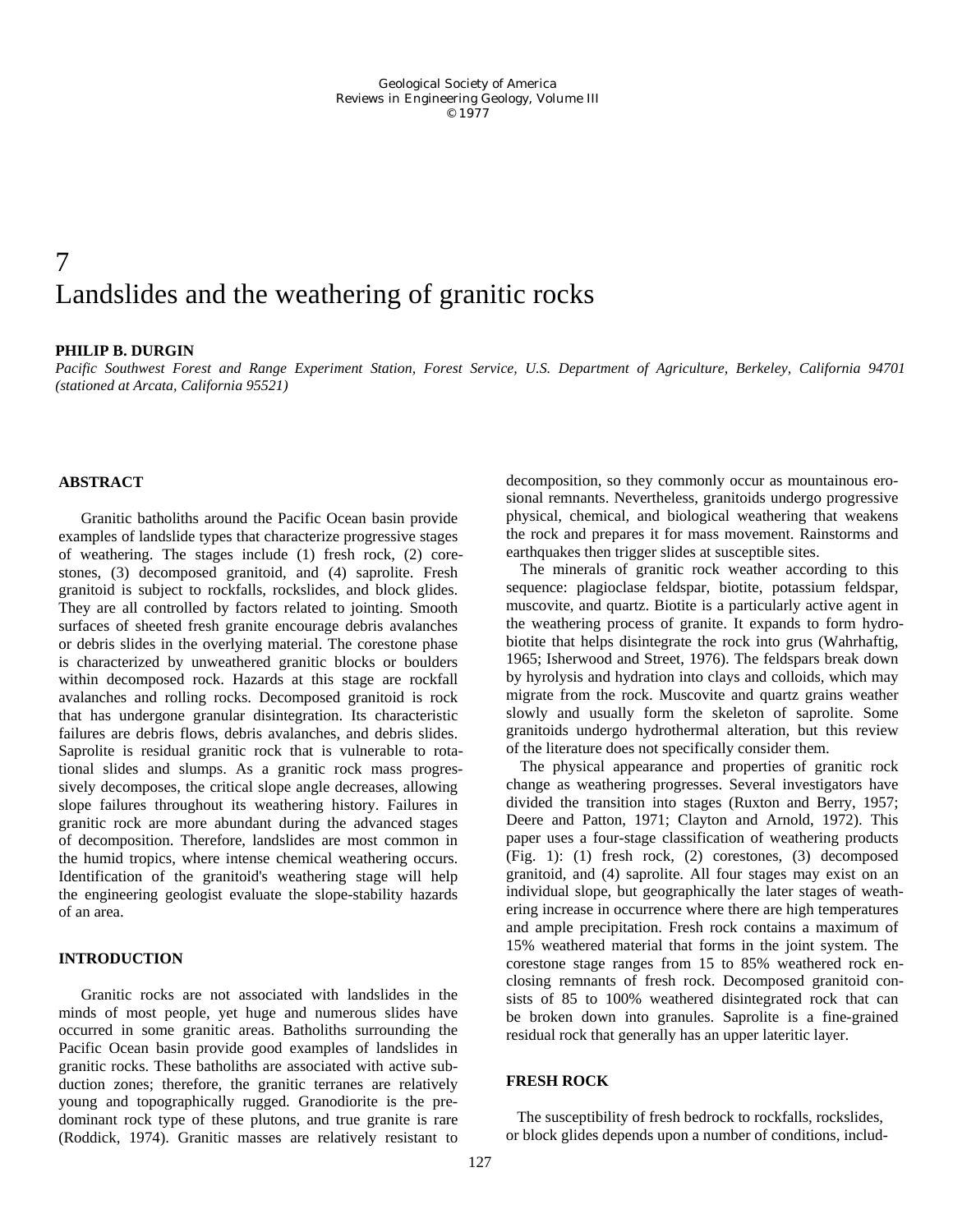ing (1) the angle of shearing resistance of the jointed rock, (2) the effective cohesion, and (3) the seepage pressures of water in the joints (Terzaghi, 1962b). A simple but useful method of studying rockslide occurrence is to consider only the angle of inclination of rock joints. The critical slope angle for rocks with a random joint pattern is about 70° (Terzaghi. 1962b), but sheeting in granite often creates joints that are subparallel to the ground surface, with critical slope angles as low as 30° to 40°. Slabs of sheeted granite may slide down a slope as block glides (Terzaghi, 1962a). As weathering progresses, decomposed granite forms along the joint planes and decreases the effective cohesion while increasing the void ratio. Ground water seeps through these permeable zones (Le Grand, 1949) and generates hydrostatic pressures in the joints.

The Emerald Bay landslide, bordering Lake Tahoe in the Sierra Nevada of California, has undergone two rockslide avalanches and occasional rockslides. The failure originated in fresh granite having fracture planes dipping  $30^{\circ}$  to  $40^{\circ}$ downslope toward the lake (McCauley, 1975). The first rockslide avalanche is attributed to road construction across the slope; the second was triggered by a period of very high rainfall. In contrast, the rockslide avalanche of Cerro Condor-Seneca in Peru occurred on a slope of 37° during an abnormally dry season (Snow, 1964). That slide apparently was triggered by desiccation and cracking of the clay joint fillings in the granodiorite.

Debris avalanches or debris slides can occur when fresh granite is near the surface and is covered by organic debris, colluvium, or soil (Fig. 2). Smooth-surfaced granite can reduce the effective friction angle with the overlying material. In additon, water flows through the thin permeable zone above the fresh bedrock, producing pore-water pressures and

seepage forces during rainstorms. This process has been observed in steeply sloping forest soils of British Columbia and Alaska, where piezometric levels approached the ground surfaces during periods of high rainfall or snowmelt (O'Loughlin, 1972; Swanston, 1967).

Debris avalanches and slides on fresh granite have also been noted in the Eastern United States, particularly in the Appalachian Blue Ridge Mountains (Williams and Guy, 1973; Scott 1972), and in the White Mountains of New Hampshire (Flaccus, 1958; Pirsson and Rice, 1911).

Evidence of rockslides and rockfalls is common in the geologic record. Talus and scree slopes are accumulations of rock debris that originated with rockfalls or rockslides

### **CORESTONES**

The weathered zone develops outward from the joints and isolates blocks or boulders of fresh rock to form corestones. In some areas, corestones become remnants on the ground surface and may roll down slopes during rainy periods, causing extensive damage (Barata, 1969; Da Costa Nunes, 1969). The type of slide most characteristic of this weathering stage is the rockfall avalanche. It consists of a large rock mass that falls off a steep slope, generating a stream of fast-moving debris. Earthquakes commonly trigger this type of slide by dislodging the partially decomposed rock.

Slide Mountain in Western Nevada offers an example of a rockfall avalanche in granodiorite (Thompson and White, 1964). Intermittent slides have occurred at the scar on this mountain since Pleistocene time. The bedrock has been crushed extensively, and joints dip parallel to the slope. The composite slide consists of about  $96,000,000$  m<sup>3</sup> of debris one of the largest on record.

The Mount Huascaran slide in Peru showed that if population centers are in the path of a rockfall avalanche, the results can be catastrophic. The Peruvian earthquake of 1970 —the greatest disaster in the history of the Western Hemisphere - killed about 70,000 people. The quake triggered a slide off a cliff face of partially weathered granodiorite. A stream of debris sped down the valley at 400 km/h, killing 2,000 people in one town and 19,000 in another. Eyewitnesses reported that the debris swept downslope "with a deafening noise and was everywhere accompanied by a strong turbulent airblast" (Ericksen and others, 1970). Browning (1973) concluded that because of its high velocity and movement as a single mass, the Mount Huascaran slide must have moved almost without friction over an air cushion. Arguing against this interpretation, Hsü (1975) suggested that the granitic blocks were dispersed in a dense interstitial mud and flowed down the valleys.

Some deposits of rockfall avalanches are identifiable in the rock record. For example, granitic breccia of a massive landslide that occurred during Miocene time was found in the Las Vegas Valley of southern Nevada (Longwell, 1974). The landslide debris from Slide Mountain still can be seen. The deposits indicate the number of slides, and their degree of weathering provides a clue to the time of their occurrence.

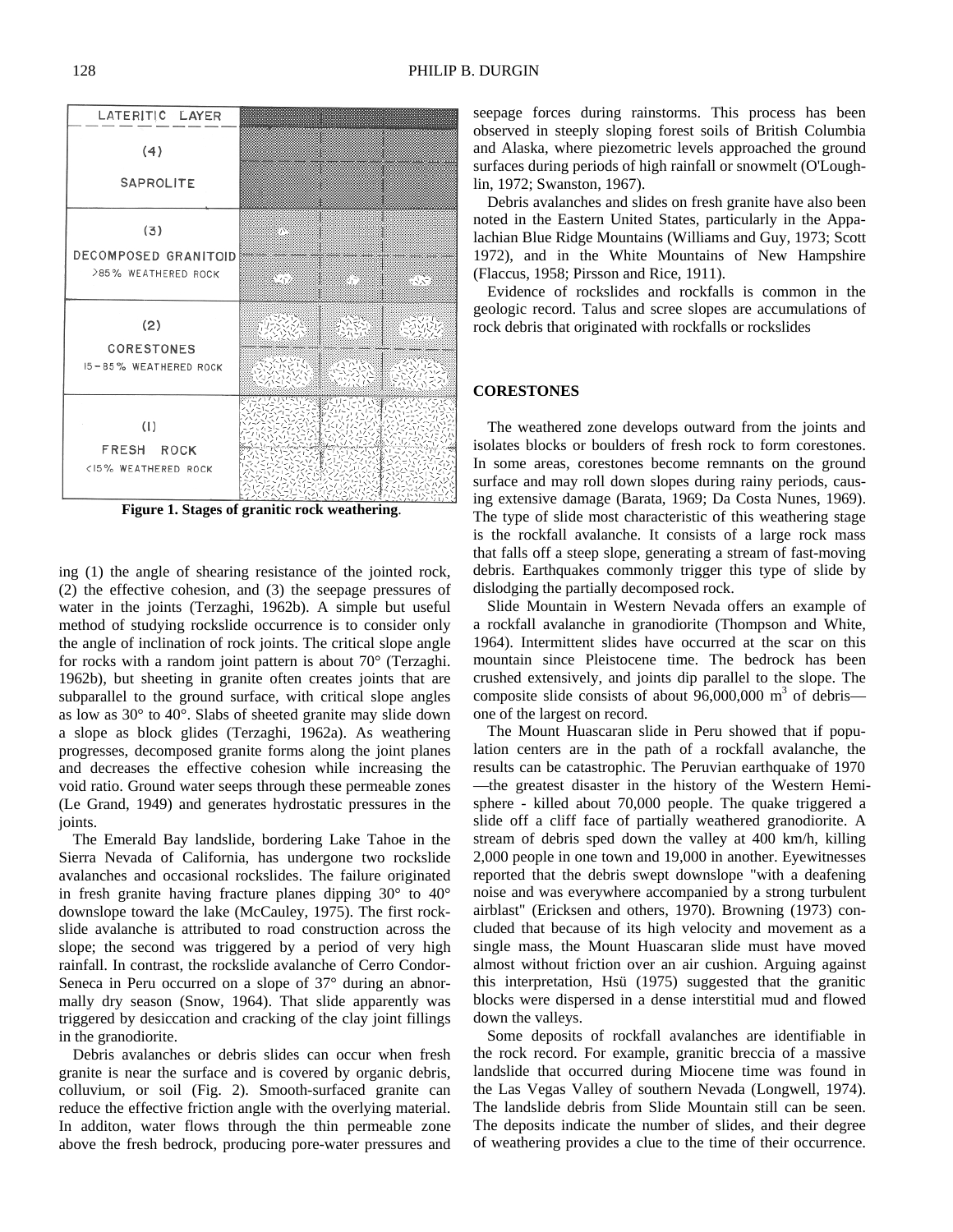### **DECOMPOSED GRANITOID**

At the stage of decomposed granitoid, granular disintegration takes place, and crystals become increasingly detached from each other. Erosion of the material produces grus. Rainstorms usually bring on the failures that generate debris flows and debris avalanches, although dry debris slides also take place. The most widespread slide problems have been reported at this stage.

The biotite and feldspar weather first, causing microfrac tures and pores to form. Ground water can then leach out the resulting colloids and clays. As the granitoid decomposes, it decreases in bulk density and shear strength (Matsuo and others, 1968). A saturated decomposed granite has essentially no cohesion. Its angle of internal fraction depends on the grain-size distribution, but for design purposes it is assumed to be about 35° (Lumb, 1962; Gonsior and Gardner, 1971).

The weathering front in granitoids is abrupt, and water can be perched above the fresh impermeable bedrock. Subsurface water drains through the decomposed granitoid above the fresher rock. The seeping water removes very fine particles by solution and mechanical eluviation (Ruxton and Berry, 1957; Ruxton, 1958). After rainfall, seepage forces can be especially strong on steep slopes, contributing significantly to instability. Although seepage forces are usually neglected in analyzing slides by the infinite-slope method, Hartsog and Martin (1974) included them in their computer program for landslide prediction. Their analysis was specifically designed for granitoids of the Idaho batholith.

The degree of saturation of the decomposed granite is also important when the factor of safety is about one. When satura-



**Figure 2. Debris avalanche on fresh granitoid near Sawyers Bar, California. Water is flowing on surface of rock**.

tion reaches 100%, the apparent cohesion is zero, and porewater pressures may cause failure. If the material is dry, however, the apparent cohesion is also zero, and dry sliding may follow. Dry debris slides occur on the granitic batholiths of southern California and are particularly common after summer wildfires (Krammes, 1965). Masses of decomposed granitoid slide into ephemeral stream channels, and debris flows may remove them during heavy winter rainstorms. These flows surge down channels and can cause extensive damage to homes (Scott, 1971).

Shallow debris avalanches have occurred in the Klamath Mountains batholiths of northern California and southern Oregon (Fig. 3). Tree roots growing in the decomposed granitoid help stabilize the slope. At some sites, rainstorms have triggered failures a few years after roadbuilding and clearcutting of forests.

Japan has undergone recurring disasters in its granitic areas. During such events, landslides and surface erosion injected slugs of decomposed granite (*masa*, in Japanese) into rivers. One such disaster occurred in 1964 at the Kamo-Daito area on the island of Honshu. A map of the weathering stages for this area shows that the landslides were concentrated in the decomposed granitoid and the saprolite (Oyagi, 1968). The decomposed granitoid had a type of immunity to failures once slides had occurred, because the weakest material failed and stronger ones remained. The saprolite had the potential for repeated landslides since the failures exposed rock having a low shear strength. The mapping also indicated that the depths of weathering stages were related to long-standing erosional base levels. Weathering continued to penetrate the rock until it reached the elevation of nearby streams.

Rio de Janeiro, on the east coast of South America, also provides examples of failures in decomposed granitoid. The city's highest recorded rains fell in the summer of 1966 and 1967. These storms resulted in tens of thousands of landslides on bedrock that is predominantly gneiss and granite. The landslides devastated a large area, and in one village about 1,000 people were killed. Jones (1973) concluded that the storm laid waste to "a greater landmass than any ever recorded in geologic literature." He provided striking photos as evidence.



**Figure 3. Debris avalanche in decomposed granitoid near Sawyers Bar, California.**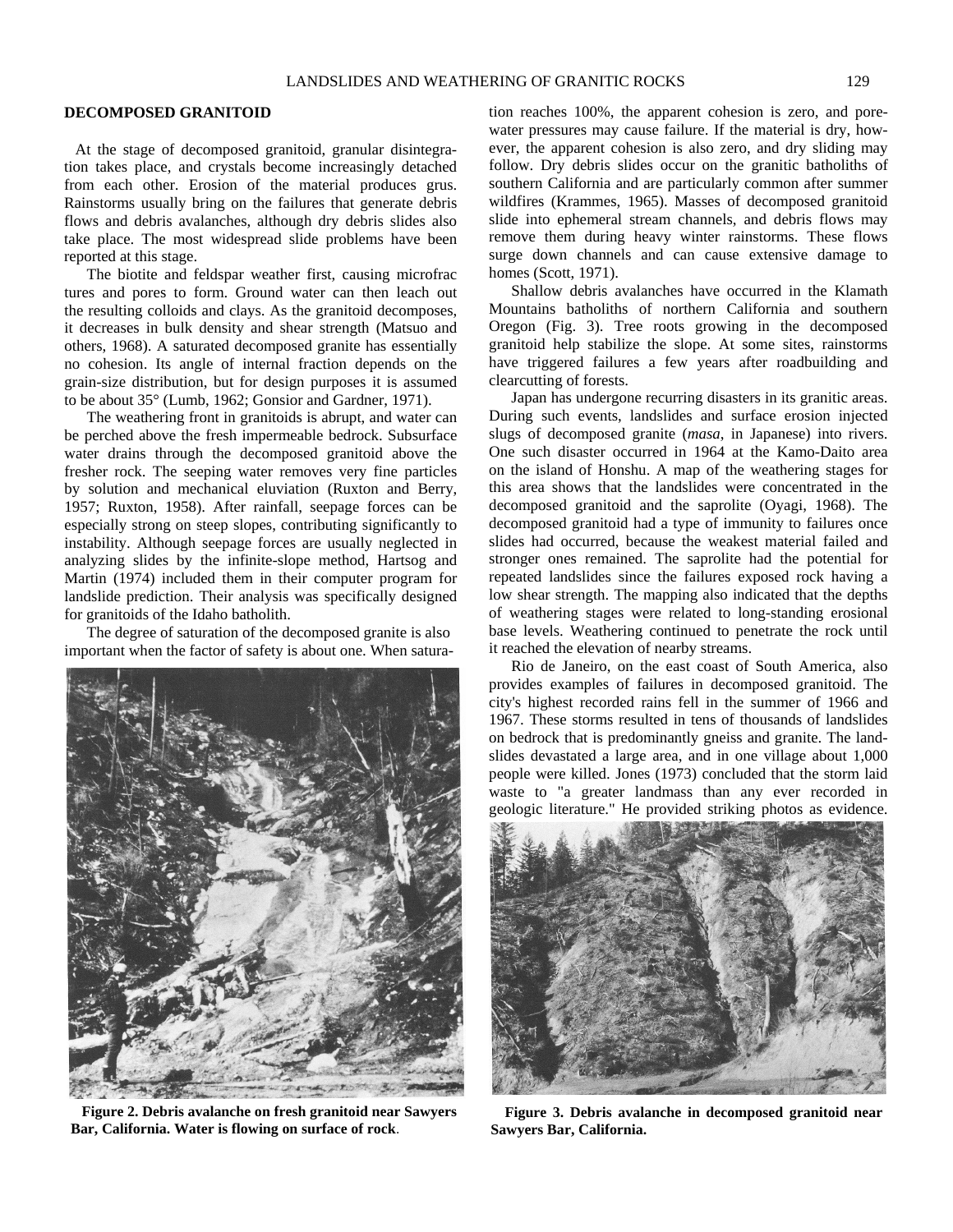Although several types of failures such as rockslides, rockfall avalanches, slumps, and rapid creep occurred, debris avalanches and debris flows were particularly pronounced (Barata, 1969). The thin decomposed mantle was commonly stripped off the slope to form a herringbone pattern in some areas and large shallow scars in others.

Earthquakes can effectively trigger shallow debris avalanches in decomposed granitic material. A statistical analysis of slides in the Bewani and Torricelli Mountains of New Guinea indicated that the distribution of failures in granitic rock was directly related to the epicenters of two earthquakes with magnitudes 7.9 and 7.0 (Simonett, 1967).

Landslide debris associated with this weathering stage is rarely found in the rock record because decomposed granite is highly erodible. Surface erosion produces gullies in the failure scars and discharges grus into the river system. Therefore, it is difficult to determine if a deposit of decomposed granite is the result of mass movement or surface erosion.

## **SAPROLITE**

The final stage of weathering results in a whitish to brownish saprolite overlain by a red lateritic layer, which develops deeper with time. Residual granitoid consists predominantly of quartz, muscovite, and kaolinite. The void ratio increases until overburden pressures force the pore spaces to decrease as the rock compresses. This advanced stage of weathering is most common in the tropics, but it even occurs in the Klamath Mountains and other forested temperate regions, where leaching of the rock is more important than surface erosion.

A slope failure characteristic of saprolite is the slump or rotational slide. The rupture surface is no longer controlled by a fresh rock boundary as in earlier stages, but forms a circular failure surface. Ground water drains through the failure surface and relict joints, precipitating iron and manganese. The shear strength of these seams is usually one-half to two-thirds that of the saprolite (St. John and others, 1969). This type of landslide is most suited to traditional slopestability analyses that assume rotational failures. Therefore, engineering geologists can usually determine the factor of safety for specific slopes in residual rock.

The degree of saturation strongly affects the strength of residual granitoid. In unsaturated saprolite the apparent cohesion can be as high as  $2,000 \text{ g/cm}^2$ , but it will drop to zero when saturated (Lumb, 1965). At some construction sites, deep cuts have encountered the water table in residual granitoid and produced rotational slides (Deere, 1957). Ground water can seep out at the base of the slope, causing piping that undermines the slope. The saturated cohesionless material has little shear strength, and failures may occur in the saprolite as well as along joint planes.

Parts of Rio de Janeiro have rotational slides in saprolite, but man usually contributed to their occurrence (Barata, 1969). Residents of the city destabilized slopes by excavating saprolite, adding surcharges to the tops of hills, and removing man-made structures that provided support to the slopes. When the heavy rains fell in 1966 and 1967, failures occurred in areas that had been made marginally unstable.

Hong Kong is underlain by a mantle of residual granitoid that is about 30 m thick (Lumb, 1965). A rainstorm in 1966 caused the most disastrous mass movements ever recorded in that area (So, 1971). The large, deep-seated failures involved rotational sliding and slumping. Observers reported that a great deal of subsurface water emerged from the slope coincident with failure. So (1971) inventoried the mass movements and concluded (99% confidence level) that they occurred in greater numbers in woodlands than in other types of vegetation. The tree roots probably had no stabilizing effect on deep slides. In addition, woodland soils have infiltration capacities that conduct rainfall to the subsurface rather than allowing overland flow.

Topographic evidence for ancient slumps and rotational slides is commonly observable in aerial photos. If the saprolite is excavated, slickensides in seams of iron and manganese provide evidence of past movement.

## **DISCUSSION**

The number of landslides in granitic rocks compared with other lithologies depends on factors that promote decomposition, such as climate and erosional history. The humid tropics is the site of the most intense chemical weathering, and as a result many of the problem areas in granitoid, such as Hong Kong and Rio de Janeiro, are also within that zone. Rhodes (1968) compared the landslides in granitic rock to ten other lithologies in humid tropical New Guinea. He found that silicic igneous rocks had the most landslides per unit area. On the other hand, Radbruch and Crowther (1973) indicated that in California, granitoid has one of the lowest rates of slope failure of any rock type.

The engineering properties of granitic rock change as weathering continues. Granitoids break down progressively from massive blocks to a deep layer of clay-size particles. Therefore, the disciplines of both rock mechanics and soil mechanics are useful for investigating the slope stability of such materials. The shear strength and critical slope angle decrease as a granitic rock mass weathers. Merritt (1972) described how knowledge of the characteristic critical slope angle at each weathering stage was helpful in a construction project on intrusive rock in Colombia.

Man is more influential at the later stages of granitic weathering because he makes greater use of the gentler slopes, and he can excavate the material more easily. Each stage of weathering is susceptible to specific slope-stability hazards. If the stage of weathering is identified at a site, it will provide clues to the engineering properties of the material and help the engineering geologist predict the slope-stability hazards of proposed actions.

### **REFERENCES CITED**

- Barata, F. E., 1969, Landslides in the tropical region of Rio de Janeiro: Internat. Conf. Soil Mechanics and Foundation Engineering, 7th, Mexico City 1969, Proc., v. 2, p. 507-516.
- Browning, J. M., 1973, Catastrophic rock slide, Mount Huascaran, north-central Peru, May 31, 1970: Am. Assoc. Petroleum